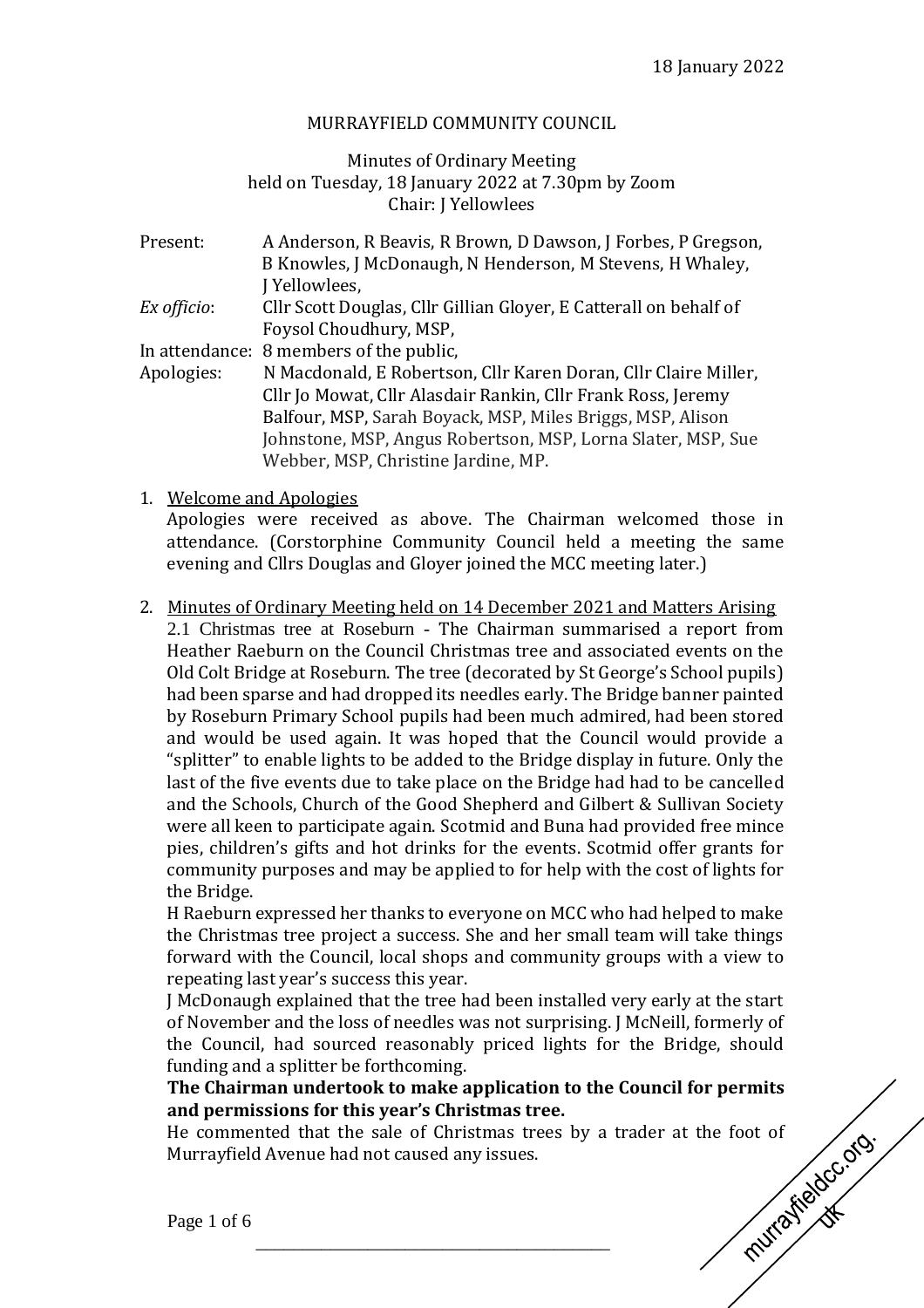2.2 BT Murrayfield match day road closures – The Chairman had been in touch with Andy Smith at the Council, who had undertaken to provide the Temporary Traffic Regulation Order with details of the road closures and parking restrictions for the Six Nations matches on 5 and 26 February as soon as the details have been finalised. MCC will endeavour to publicise these as widely as possible on MCC's website and noticeboards and on social media. A Smith had recommended following Edinburgh Travel on Twitter. N Henderson said that Edinburgh Travel also post on Facebook. She suggested providing the information to the Evening News and local shops and GP surgeries. Someone had posted details of the restrictions for previous events on the Roseburn and Murrayfield Village Blether Facebook page.

2.3 "Road Closed" signs re 2.2 – Cllr Ross had undertaken at the last meeting to look into ensuring that these were secured if left on site between matches.

2.4 "No Right Turn" into Murrayfield Gardens – N Henderson pointed out that the sign painted on the main road is very worn and the single signpost is not always seen by motorists. Her husband had narrowly missed being run down at the foot of Murrayfield Gardens by a car turning right into the Gardens from the main road. Although this junction will be remodelled as part of the City Centre West to East Link ("CCWEL") project, the work will not be carried out for some time and she was worried about an accident happening in the interim. 2.5 Parking at Murrayfield Court – One of the residents of Murrayfield Court said that J Forbes had suggested at the last meeting that the residents contact PC Sam Davison to report the problems caused by parked vehicles belonging to the workmen engaged on the Tor development. The Chairman reported that he had emailed PC Davison, who would be happy to hear from the residents.

J Forbes reiterated that "obstruction" is the key word to use when contacting the Police. The resident said that she would contact PC Davison.

N Henderson reported that on several occasions she had contacted the Council, the Police and the developer, AMA, about the same problem in Stair Park but with little success. She had been advised to contact the foreman at the gatehouse. N Henderson undertook to mention Murrayfield Court the next time she emails AMA and copy the resident in to her email.

2.6 Community Council reform – The Chairman was awaiting an update from Steve Kerr, Chair of the Edinburgh Association of Community Councils ("EACC").

The Minutes were approved. Prop: J Yellowlees, Sec: J McDonaugh.

\_\_\_\_\_\_\_\_\_\_\_\_\_\_\_\_\_\_\_\_\_\_\_\_\_\_\_\_\_\_\_\_\_\_\_\_\_\_

## 3. Councillors' Reports

3.1 Hole in Henderland Road – In reply to the Chairman's comment that Cllr Ross was to investigate why there was a dangerous hole in the pavement of Henderland Road following completion of the recent gas mains work by SGN,

J Forbes clarified that the hole pre-dated that work and was not the responsibility of SGN.

3.2 CCWEL start date – H Whaley explained that it is City Fibre, and not the Council, who are currently carrying out work on Roseburn Terrace. They hope to finish before the first Six Nations match on 5 February. Work on the<br>Roseburn to Haymarket section of the CCWEL is due to start on 7 February.<br>Page 2 of 6 Roseburn to Haymarket section of the CCWEL is due to start on 7 February.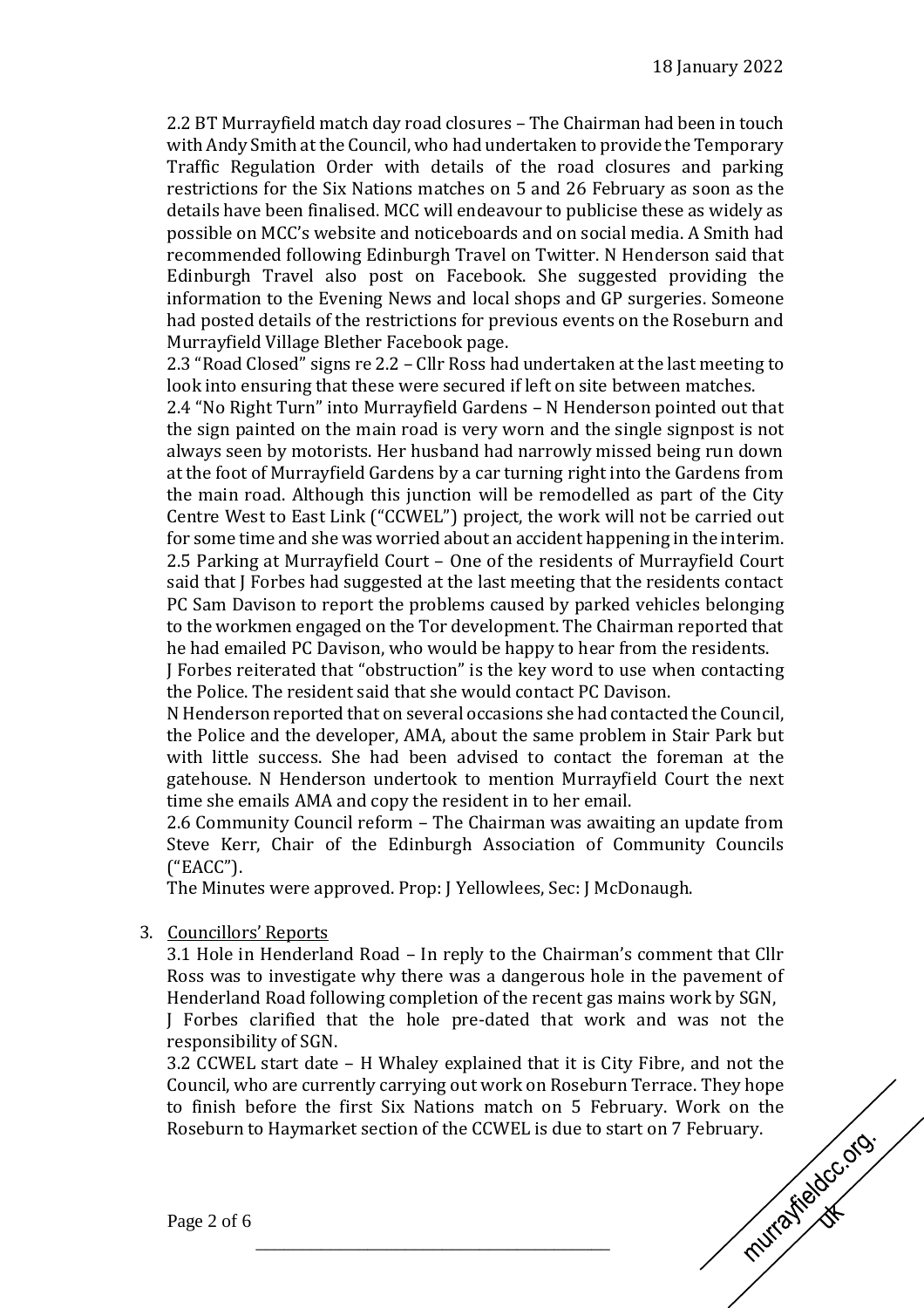3.3 Transport Scotland consultation on "pavement parking" – The Chairman said that he and J Forbes would look at this to see whether MCC should respond.

3.4 Transport Scotland and COSLA consultation on Route Map for 20% Reduction in Car Km by 2030 – H Whaley reported that he had not yet considered this in detail, but it appeared to contain "more carrot than stick" to encourage a change in behaviour.

3.5 Water of Leith Walkway – A local resident had received a reply from the Council's Natural Heritage officer explaining why there had been a delay in repairing the iron railing between Roseburn Cliff and the Coltbridge Viaduct which had been broken for some time. The Chairman reported that on a recent visit to the Walkway he had noticed another breach in the railings below the Gallery of Modern Art, the removal of the handrail on the steps to Douglas Crescent and the closure of the walkway at Bell's Bridge owing to the deterioration of the timber parapet below the Britannia Hotel.

A local resident asked whether in the last case the Bridge could be re-opened to allow walkers to exit via the Hotel car park while the Walkway beyond the Bridge remains closed. **The Chairman undertook to raise this suggestion with the appropriate person.**

P Gregson reported that the contractor engaged in repairing the landslip near Sunbury Place has removed all the trees on the slope. **D Dawson undertook to contact the Chair of the Water of Leith Trust about this.**

3.6 Compliance with new requirement for interlinked fire alarms – The Chairman, N Henderson and R Beavis all referred to the new regulations requiring that all domestic properties have interlinked fire alarms installed by 1 February 2022. M Stevens added that the alarms have to be powered by sealed batteries which will require replacement after 10 years.

3.7 Council elections on 5 May 2022 – **The Chairman undertook to contact Steve Kerr to find out whether the EACC intended to organise hustings.**

3.8 Low Emission Zones - Cllr Gloyer reported that the introduction of Low Emission Zones, which it was thought had been postponed until after the Council elections, might well be considered by the Transport and Environment Committee before 5 May.

3.9 Low Traffic Neighbourhoods - Cllr Gloyer reported that a change to the legislation governing Experimental Traffic Regulation Orders has altered the timeline for implementation of Low Traffic Neighbourhoods. The Corstorphine scheme will be implemented in June/July 2022 and will be assessed using noise and air pollution monitoring after 6 and 12 months.

3.10 Roseburn Gardens – Cllr Douglas reported that Rurigdh McMeddes of the Council had confirmed that Roseburn Gardens will not be made one way for vehicular traffic until the Roseburn Terrace/Russell Road junction has been remodelled as part of the CCWEL.

3.11 33 Roseburn Terrace – Cllrs Douglas and Gloyer have both been pursuing objections by neighbours to the construction without planning permission of a flat measuring 37 square metres at the rear of this property. Several objections have been lodged to the application for retrospective planning<br>permission and the application should go to Committee.<br>Page 3 of 6 permission and the application should go to Committee.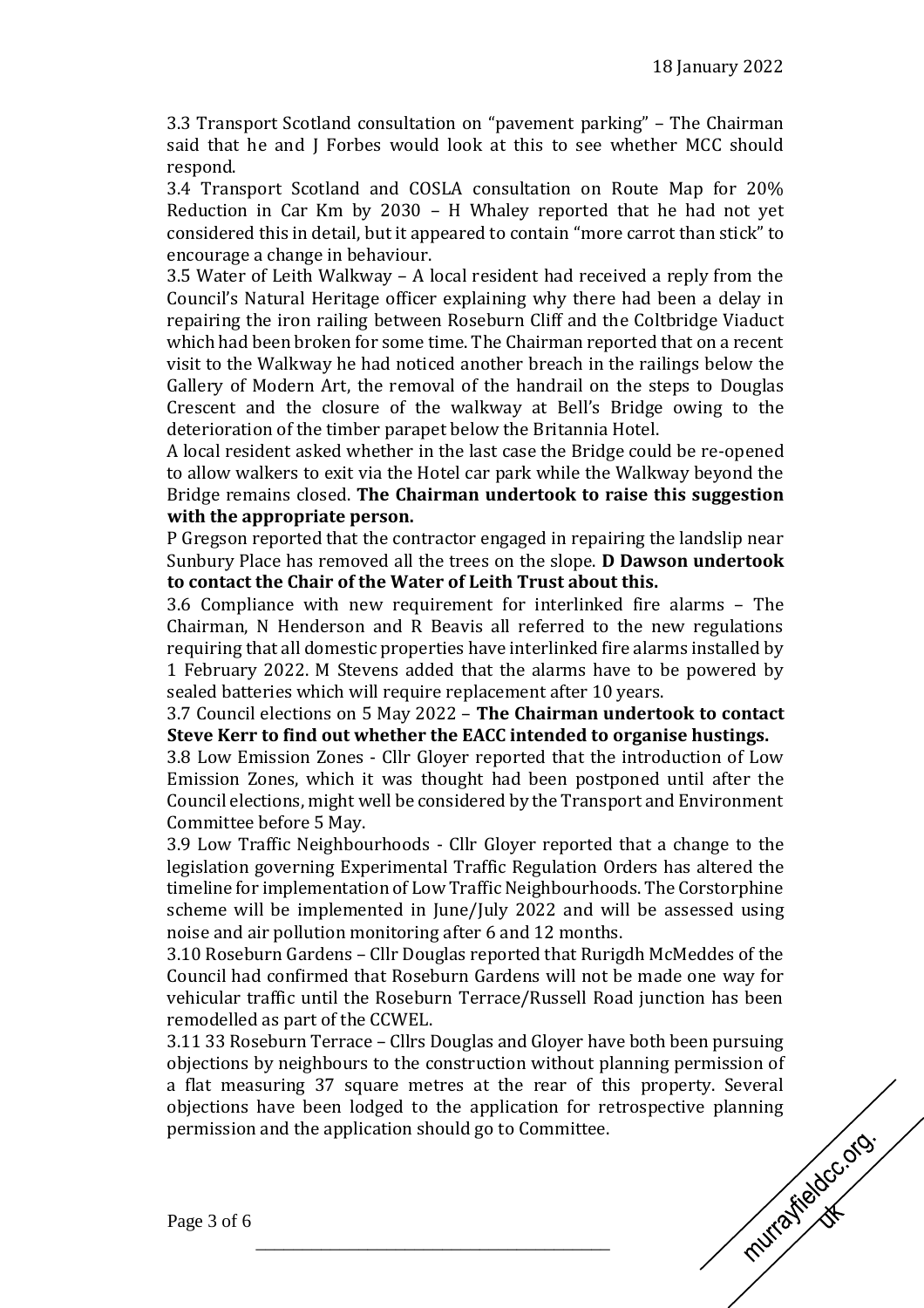## 4. Traffic and Transport

4.1 Ellersly Road/Kinellan Road – J Forbes reported that the Council had said that a combined scheme for pavement widening and traffic calming measures on Ellersly and Kinellan Roads cannot be delivered until 2024/25 unless additional funding can be identified. It was not clear who would look for this funding. The Council had provided estimates "for discussion only" of the cost of pavement widening in Ellersly Road, reconfiguration of the Kinellan Road junction and raised tables on Kinellan Road. J Forbes was hopeful that a site investigation would be undertaken before long. He asked that Cllrs Douglas, Gloyer and Ross lobby and/or intervene as appropriate to keep the project on the front burner.

J Forbes proposed strategically placed planters as a temporary traffic calming measure. Cllr Gloyer warned that such a measure would require a Traffic Regulation Order which would normally take at least a year. Cllr Douglas was no more optimistic but both encouraged J Forbes to pursue his proposal.

4.2 SEStran Regional Transport Strategy – The Chairman referred to the sizeable housing developments being built on the outskirts of Edinburgh which will result in an increase in traffic into the city owing to insufficient

public transport alternatives. He noted that while SEStran supports provision of a new railway station at Winchburgh, there is no mention of one at [https://scotlandsrailway.com/projects-in-development.](https://scotlandsrailway.com/projects-in-development)

**The Chairman undertook to respond to the consultation on the Strategy.**

5. Planning and Licensing

J Forbes reported as follows:-

5.1 Kebab shop, 49 Roseburn Terrace – As agreed during a recent email exchange, he had drafted a letter on behalf of MCC commenting on the application for a late hours licence but not objecting to it. He was not in favour of submitting the letter. He had referred to the incident last year in which N Henderson had been caught up, when the staff failed to protect customers during a fight in the shop. The Police had been informed and had visited the shop later to speak to the manager. As far as he knew, this was an isolated incident and, while it was right to bring it to the attention of the Council, the application was likely to be more relevant to neighbouring residents. The application was for permission to trade until 2am on Fridays and Saturdays and 1am on other days.

N Henderson expressed reservations about whether there would be any customers at 2am.

It was agreed that Roseburn Terrace needed viable businesses and MCC should not put obstacles in their way. The meeting agreed not to submit the letter.

Cllr Gloyer informed the meeting that she believed the Council's default position on tenement properties is not to grant licences for trading after midnight. She pointed out that the benefit of a licence is that there are ways to control a licensed property. [Cllr Gloyer subsequently sent an email clarifying that the Council's midnight deadline applies to deliveries from commercial premises in a tenement, not trading hours.]

5.2 9 Kinellan Road – The planning application for a residential development<br>of 14 units in the West Murrayfield Conservation Area is still awaiting<br>assessment. Regrettably, recent press coverage had focused on personalit of 14 units in the West Murrayfield Conservation Area is still awaiting assessment. Regrettably, recent press coverage had focused on personalities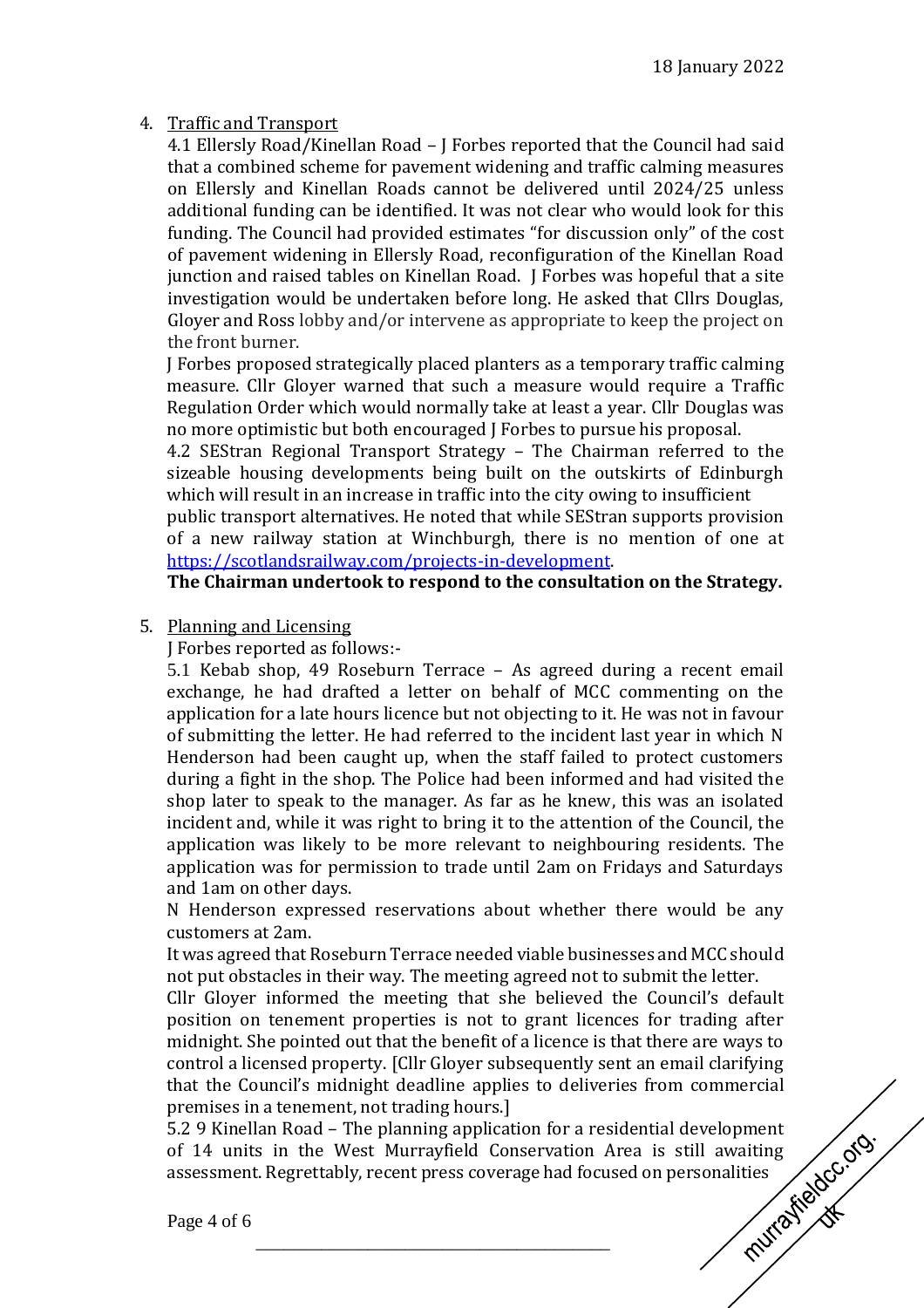rather than the serious environmental, natural heritage and water management issues involved.

5.3 37 Corstorphine Road – His further representation to the DPEA on behalf of MCC, making the case that the development proposed at this address would not be permissible under NPF4 (contrary to submissions from the applicant and the Planning Department), was not accepted by the Reporter as being "too late". The representation has, however, been placed in the file and the Scottish Ministers' attention will be drawn to it so they may take it into account.

5.4 65 Ravelston Dykes – The applications for planning permission and Listed Building Consent for the proposed extension to this listed building are still awaiting decision.

5.5 J Forbes and M Stevens reported on three developments at Haymarket as follows:-

5.5.1 Rosebery House, 9 Haymarket Terrace – The application for demolition of the existing office building and construction of an 8 storey office building attracted much opposition from local shops and has been refused, principally on the ground of potential harm to the setting of the listed Station building. 5.5.2 Student accommodation at 22 Haymarket Yards – The application for this development has been granted. The information from Cllr Mowat that it had been withdrawn appears to have referred to its temporary withdrawal from the DMSC for clarification/discussion with the unhappy owner of the neighbouring building.

5.5.3 Elgin House, 20 Haymarket Yards – A detailed planning application for demolition of the former HMRC office building and construction of a larger office building with ancillary ground floor uses and an adjacent hotel is expected in the spring.

## 6. Community Policing Report

The Chairman summarised the report which PC Sam Davison had emailed prior to the meeting as follows:-

6.1 A number of cars have been broken into at the industrial estate on Russell Road. These crimes are connected to a string of similar crimes in Dalry. A male has been arrested and charged with 25 offences.

6.2 There have been reports of illegal off-road motorbikes being driven in an anti-social manner in the area. Enquires are ongoing to trace those responsible. Any sightings should be reported to 101. Information on the owners/riders can be reported confidentially to CrimeStoppers.

6.3 Officers will be taking part in a winter road safety campaign. Advice on winter road safety is available at https://www.scotland.police.uk/advice-andinformation/road-safety/winter-road-safety.

## 7. Friends of Roseburn Park update

7.1 B Knowles reported that the cherry trees donated as part of the Sakura Project have been planted. R Beavis explained that he had assisted the Council officer. They had planned to have an avenue of trees but underground cables<br>had made this impossible. 15 trees have been planted near the ice rink, 11 near<br>the new play park, 3 near the old play park, which it is hoped wi had made this impossible. 15 trees have been planted near the ice rink, 11 near the new play park, 3 near the old play park, which it is hoped will become a